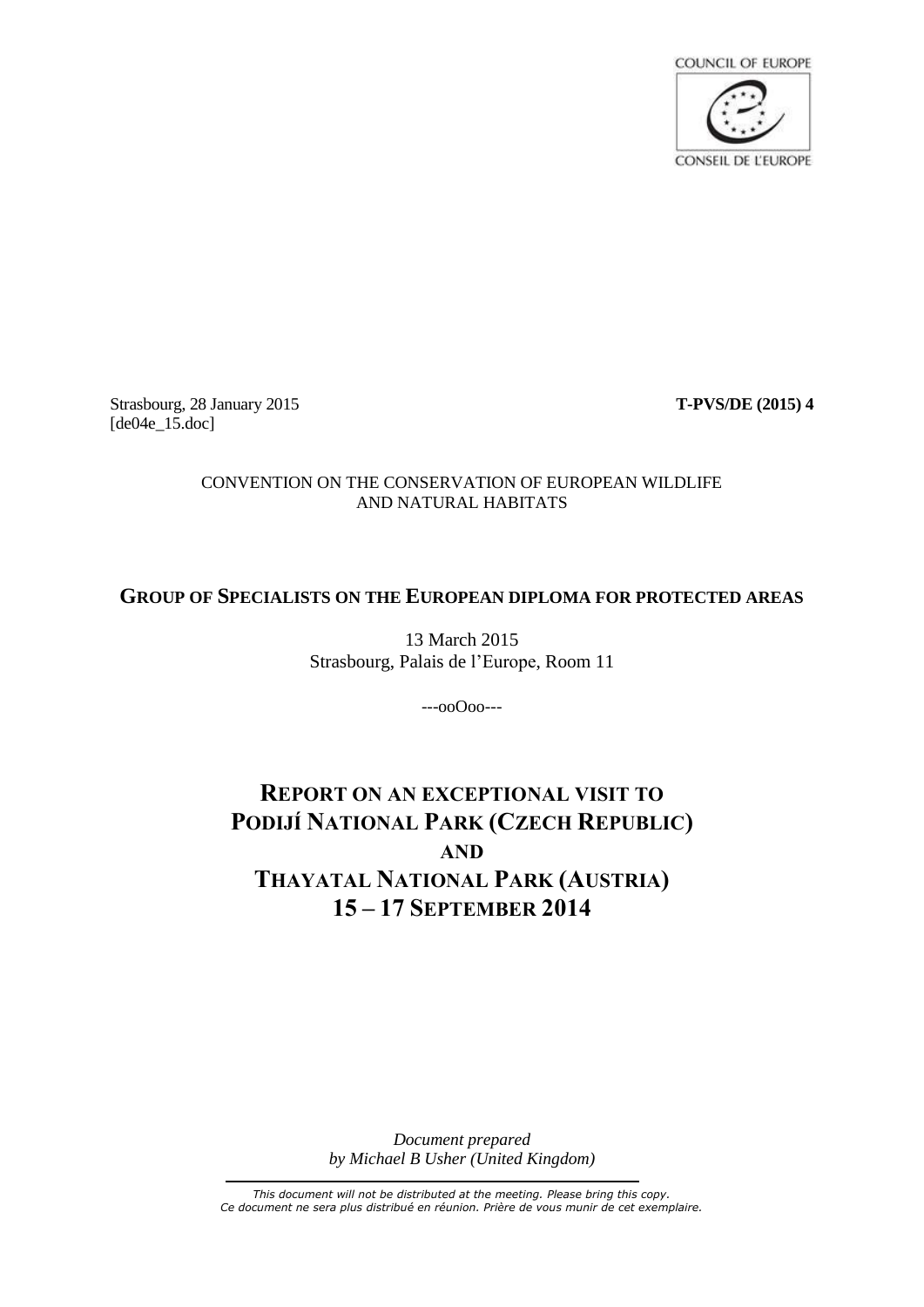#### **1. INTRODUCTION**

#### **1.1. Reason for Visit**

The formal request to undertake this on-the-spot appraisal was in a letter from The Secretariat of the Bern Convention dated 9 May 2014. It stated:

*Following the decision of the Group of Specialists on the European Diploma of Protected Areas, an exceptional visit must be carried out in 2014 to the above-mentioned areas, in order to: (1) help identifying the possible negative impact on threatened species and habitats, due to the possible construction of large wind turbines park(s) in Northern Austria, (2) assess the management of the hydropower plant Vranov with a view to ensure ecologically bearable flows under Vranov reservoir, Thaya river and Thaya tributaries, and (3) evaluate the harmonisation of the fishing regulations within the two parks. The aim will be to visit the two parks and to discuss the different issues with the relevant stakeholders.*

This request came about as a result of the consideration of the annual reports of the Thayatal National Park (Austria) and the Podyjí National Park (Czech Republic) by the Group of Specialists' meeting in Strasbourg on 24 March 2014. The draft report of that meeting, copied verbatim from paper T-PVS/DE(2014)11E, is included in Annex 1.

During the on-the-spot visit, meetings were arranged to discuss these issues in both Podyjí and Thayatal National Parks. The meetings included park staff, local experts and stakeholders, and were concluded with a meeting with the two National Park Directors – Ludwig Schleritzko (Thayatal) and Tomáš Rothröckl (Podyjí). An outline of these meetings is given in Annex 2.

In undertaking this mission I was accompanied by Tatiana State Masson, the person responsible for the European Diploma for Protected Areas at the Secretariat of the Berne Convention.

#### **1.2. Thayatal National Park**

Thayatal is a small national park, extending to 1330 ha, and was established on 1 January 2000. It is predominantly mixed deciduous woodland which has developed on a rolling terrain. The national park is centred on Hardegg, from where the valley of the River Fugnitz flows from a plateau of agricultural (arable) land, which lies in an approximately southerly direction. In an approximately north easterly direction the boundary of the national park, and also the national boundary with the Czech Republic, is the River Thaya (named the River Dyje in the Czech Republic). The linear distance of the national park boundary between Austria and the Czech Republic is only slightly over 11 km. However, the actual boundary is approximately 26 km in length, due to the meandering nature of the river in its deep valley. This riverine part of the Thayatal National Park consists of steep, wooded slopes, with small cliffs in places, and some small areas of grassland on flat alluvial areas beside the river.

#### **1.3. Podyjí National Park**

Podyjí is a considerably larger national park, extending to approximately 6,300 ha. In the west its boundary is at Vranov nad Dyjí, with a buffer zone extending to the Vranov Dam. In the east its boundary is in the outskirts of Znojmo and the Znojmo Dam. The national park is largely composed of deciduous woodland on a rolling plateau at around 370 to 480 m altitude, with the highest point at 536 m and the lowest, at the Znojmo Dam, at 207 m. That part of the national park close to the Rive Dyje is composed of steep, wooded slopes, rather frequent small cliffs and rocky outcrops, and occasional small areas of grassland beside the river. Three small tributaries (or creeks) enter the River Dyje from the national park – these are, from west to east, Klaperův potok (potok ≡ creek), Lukovský potok and Žlebský potok. An extensive buffer zone encompasses several small villages situated near the formal national park boundary, as well as considerable areas of vineyards to the south-east from the Austrian border near Hnanice to Znojmo.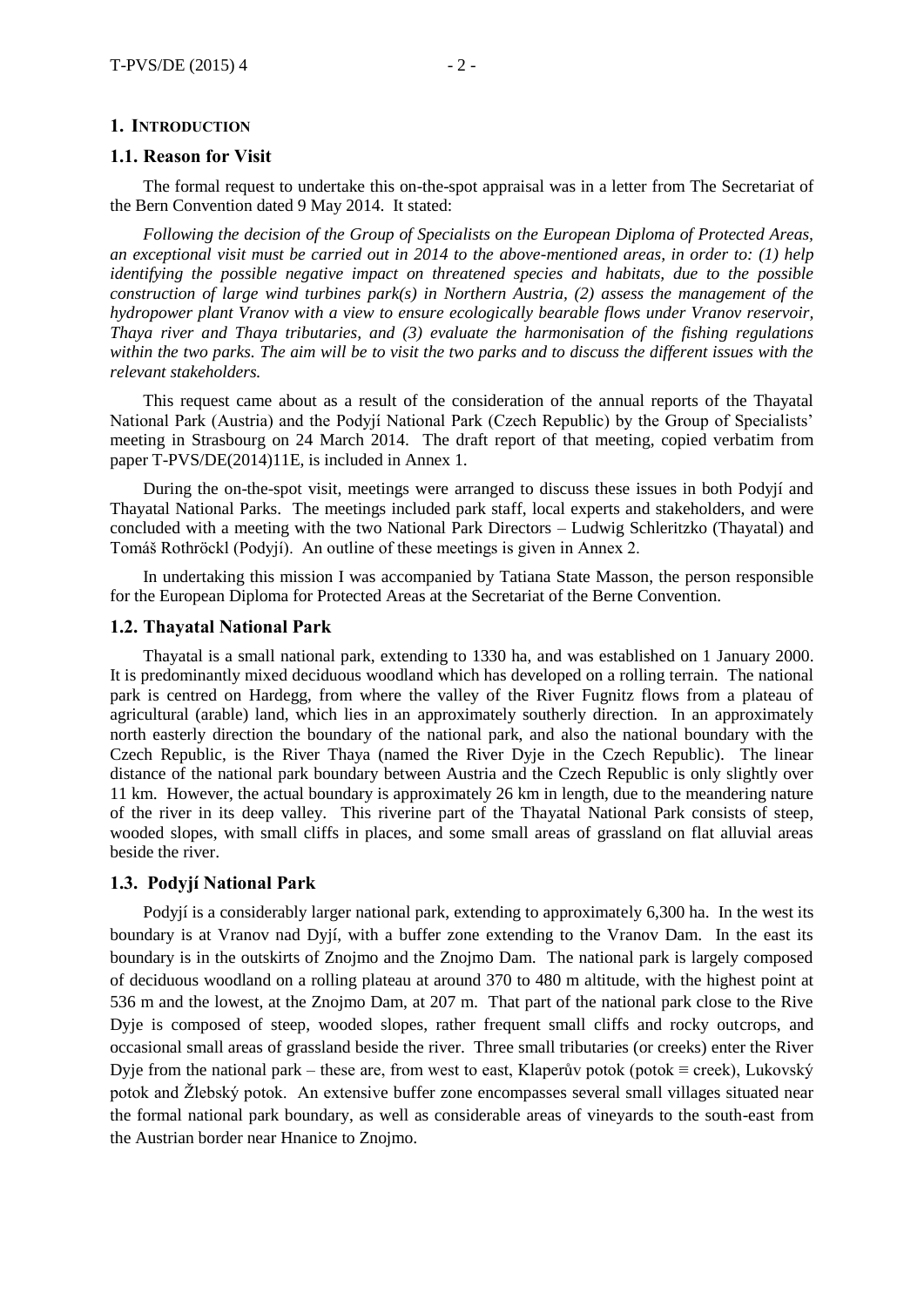#### **2. WIND FARM DEVELOPMENT**

#### **2.1. Background**

An investigation in northern Austria identified blocks of forest which might be suitable for development as wind farms (or wind parks) (known as "Windpark Nord"). The plans were made public in the autumn of 2012. The administrations of both the Thayatal and Podyjí National Parks expressed their concerns about the effects of the wind farm development on both the landscape character and the natural heritage of the area. A major concern was Block WA18, a forest block situated about 7 km south west of Hardegg and visible from Vranov. Other forest blocks which formed part of the 2012 plans were situated further away from Thayatal National Park. These included the two sections of Block WA19 and Block WA21 (both about 12.5 km south-south-west of Hardegg), and Blocks WA20 and WA22 (both about 17 km south-south-west of Hardegg). All other blocks for potential wind farm development are situated further away from Hardegg.

The citizens in many municipalities in Austria, and some in the Czech Republic, expressed their opposition to the plans. As a result, and on the basis of detailed economic, scientific and sociological analyses, the Provincial Government of Lower Austria abandoned the plans; preparatory work on the development of "Windpark Nord" was terminated in the autumn of 2013.

#### **2.2. Findings and Analysis**

During the on-the-spot appraisal several opinions were expressed about the damage to the landscape character of the area if the wind farm development had proceeded. There is apparently no detailed analysis of the landscape character (sensu Hughes & Buchan, 1999) of this area, although I am informed about an internal 2008 document of the Municipal Authority of Znojmo entitled (in translation) Znojmo Region – Preventive Landscape Character Assessment. This could form the basis of a wider study, especially because particularly strong views were expressed in relation to the landscape surrounding the historic town of Vranov nad Dyjí and its castle.

There are, however, good data about the birds. For any such development there is a requirement in Austria that the bird life should be studied for at least one year. For Block WA18 there was concern about three species – black stork (Ciconia nigra), white-tailed eagle (Haliaeetus albicilla) and hen harrier (Circus cyaneus). There are no actual data on the bats, though it is known that 22 of the 28 species which occur in Austria are recorded from the Thayatal National Park (and all bat species are included on annexes of the European Union's Habitats Directive). It is thought that wind farms tend to attract bats, and hence that strikes with bats are likely to occur.

For the southern part of Block WA19, there are no observations of endangered bird species, though it is probably within 5km of a white-tailed eagle's nest. This small area could therefore be described as 'data deficient'. In the northern part of Block WA19 there are apparently no ornithological problems; the same is apparently true for Block WA21. It appears that there are no migration corridors for birds through the area of planned wind farm development, just broad movements. The only known migration corridor is along the river valley, within the two national parks. The migration routes for deer and wild boar apparently do not cross the area of the planned wind farm development.

Economically, these forest blocks are generally too small to attract investment because insufficient numbers of turbines (windmills) could be erected. There appear to be no current wind farm developments planned on the Czech side of the international border.

#### **2.3. Recommendations**

As the plans for the wind farm development have now been abandoned, there can be no recommendations concerning the Windpark Nord project. However, three general recommendations can be made for action by the national, regional or local authorities, working together with the two National Park authorities.

**R1:** In any wind farm development, planned in the vicinity (i.e. within 12 to 15km) of either the Thayatal National Park or the Podyjí National Park, ornithological data, collected over a period of at least one year, must be obtained. Other data, for example on bat activity and bird/mammal migration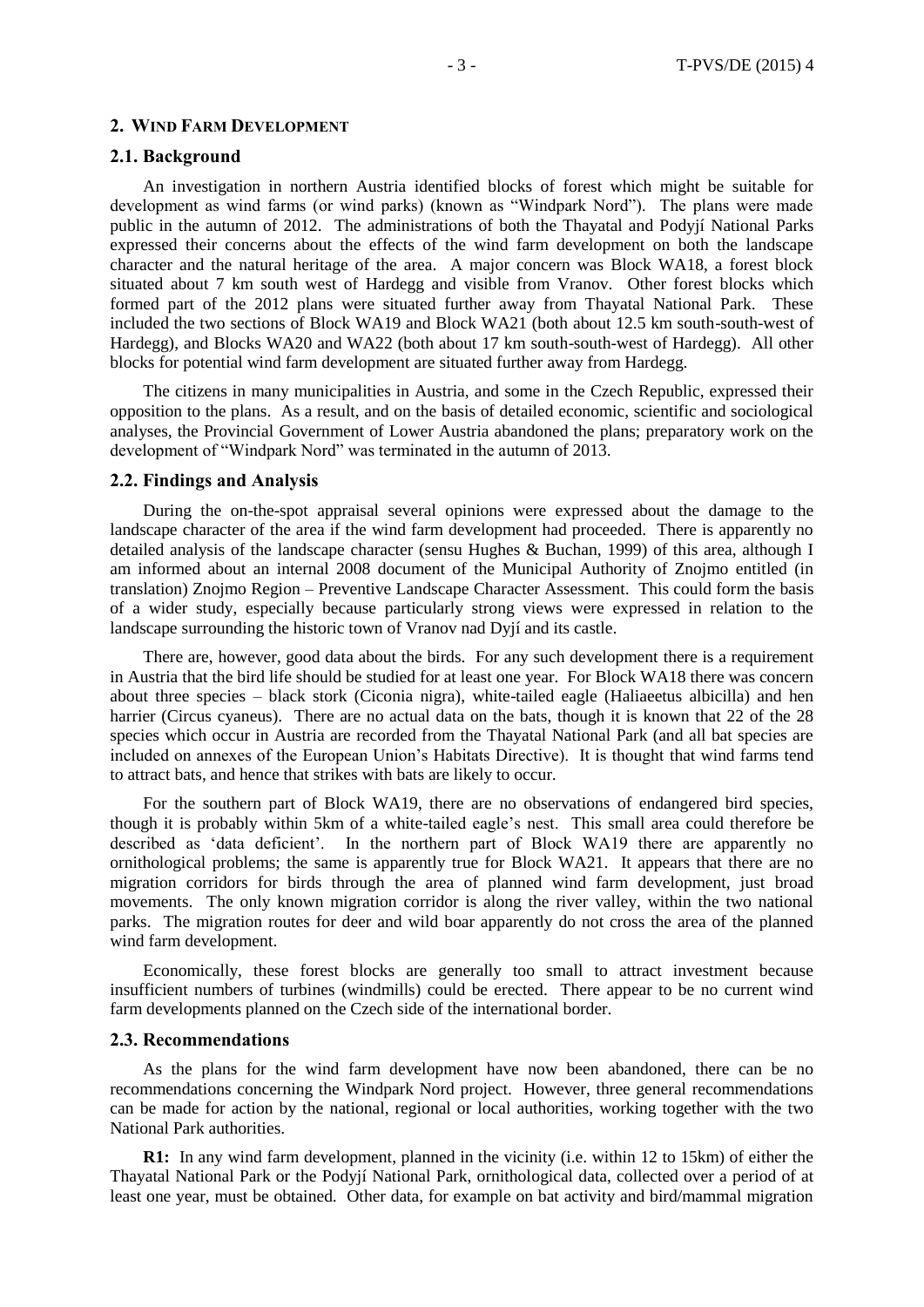routes, should also be collected by appropriate stakeholders, co-ordinated by the national park authorities. All data should be made publically available for scrutiny in an Environmental Impact Assessment of the proposed development.

**R2:** Given the importance of landscape in the border country between Austria and the Czech Republic, when funds become available (from regional or local authorities) it would be beneficial to carry out a 'landscape character assessment', not just of the two national parks and their buffer zones but also of the land which surrounds the national parks.

**R3:** All authorities should use the guidance in the Bern Convention's paper Wind Farms and Birds: an updated analysis of the effects of wind farms on birds, and best practice guidance on integrated planning and impact assessment (paper T-PVS/Inf (2013) 15). It would be appropriate for the Secretariat of the Bern Convention to prepare and publish similar guidance on Wind Farms and Bats.

# **3. THE RIVER DYJE/THAYA**

# **3.1. Background**

Prior to the building of the Vranov Dam in 1935, the River Thaya at Hardegg was a popular place for bathing, and hence Hardegg was a focus for the tourist trade. This changed for two reasons once the dam had been built and the hydroelectric plant was in operation. First, the flows of water in the river became very variable, depending on whether one, two or three turbines were in operation. Second, the summer temperature of the water dropped very considerably because water for the turbines was extracted from near the base of the reservoir behind the dam rather than from the warmer surface waters.

The effect was not only felt by the tourist trade. The changed temperature regime, and the violent oscillations in the flow, have meant that the ecology of the river has been markedly changed. It is these ecological changes which have had influences on the two national parks, and hence the on-going discussions between the Podyjí National Park and the operators of the Vranov Dam, E.ON Trend s.r.o.

#### **3.2. Findings and Analysis**

The Vranov Dam is situated within the Czech Republic, and hence Czech laws and regulations apply to its operation. In renewing the European Diploma for Podyjí National Park, the first recommendation was

*"To ensure, in collaboration with the operator of the hydroelectric power station at Vranov, that the negative amplitudes in the flow regime from the dam sluices are reduced and that a minimum residual flow rate is guaranteed".*

E.ON has applied to extend its authorisation to utilise the water in the Vranov Hydroelectric Plant (VHP). At the time of the visit, this is being considered by the Water Authority of the Regional Government of the South Moravian Region. Unfortunately, it appears that authorisation can only be extended on the basis of the current position, and hence any changes to the authorisation, or the addition of further conditions, cannot be allowed.

Discussions between the National Park and E.ON have particularly focussed on four topics.

- (1) The operation of three turbines during the peak energy period leads to an unnaturally rapid increase in both the flow rate in the river channel and the depth of the water column, so that the organisms living in the benthos and in the littoral belt are unable to react to these changes sufficiently speedily.
- (2) The peak-period electricity generation causes artificial floods. The drying out and repeated flooding of the littoral belt, and a large part of the periodically exposed river bed, greatly stresses the surviving populations of organisms.
- (3) The periodic exposure and flooding of the river bed also has a demonstrable influence on the state of the floating organic matter, especially the fine fractions.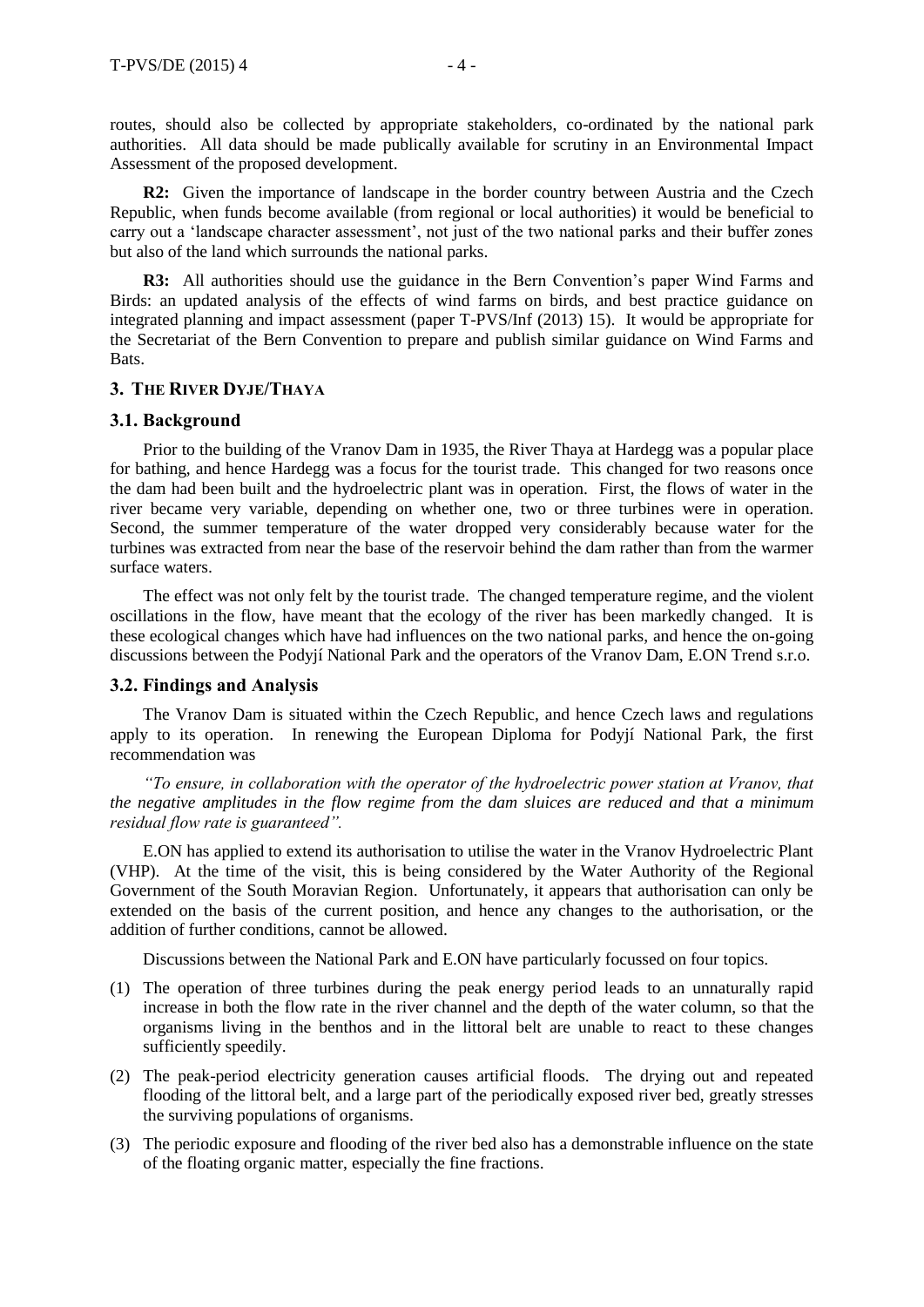(4) The daily variations in flow rates also lead to increased mechanical damage to the riverbank deposits, collapses of the riverbank and similar phenomena.

Mutually acceptable terms of agreement between the National Park and E.ON were finally confirmed on 12 September 2014, immediately prior to the on-the-spot visit. At that time the final version of the agreement was still subject to continuing negotiations.

A considerable amount of data was available during the visit in relation to the flow rate in the river. These data demonstrated the huge variability in the rate of flow from month to month, from day to day, and from hour to hour. For example, taking the 48 hour period from 07.00 on 7 September 2014 to 07.00 on 9 September 2014, approximately one week before the visit, a maximum flow below the dam was 16 m<sup>3</sup>sec<sup>-1</sup>, and a minimum hourly flow was approximately 2.5 m<sup>3</sup>sec<sup>-1</sup>. However, only for 3 hours during this period did the flow drop below 3  $m^3$  sec<sup>-1</sup>.

Other data presented for the period from 1936 until 2014 showed that at times the flow rate could exceed 70  $m<sup>3</sup>sec<sup>-1</sup>$ , although such flow rates only occurred exceptionally and at times of flood. However, a flow rate in excess of 40  $m^3$ sec<sup>-1</sup> occurred reasonably frequently.

Each of the turbines in the VHP contributes up to  $15 \text{ m}^3 \text{sec}^{-1}$  to the flow rate. Hence, if 1, 2 or 3 turbines are in operation, the flow can be increased by 15, 30 or 45  $m^3$ sec<sup>-1</sup>. The small hydroelectric plant (SHP) gained building approval in 2012, and this has an authorisation of 2.4  $m^3 sec^{-1}$ , though it is able to perform at a rate about 45% greater than this, and thus the average annual flow rate is approximately 3  $m^3$ sec<sup>-1</sup>. Given the operation of the SHP, the flow rate in the river could be set at a minimum of 2.8 m<sup>3</sup>sec<sup>-1</sup> between mid-May and mid-October, and at a minimum of at least 3.3 m<sup>3</sup>sec<sup>-1</sup> for the other 7 months of the year.

There are, however, constraints on the amount of water that can be extracted from the reservoir and allowed to flow through the turbines of the Vranov Dam. There is a defined minimum quantity of water which has to be retained within the reservoir for uses other than the generation of electricity. These uses are primarily for the extraction of potable water but also for extraction for agricultural use.

The requirements of the Water Framework Directive are also pertinent to the condition of the river. Given the highly controlled nature of the flows in the river below the Vranov Dam, the aim is for the river to have 'good ecological potential'. The river meets the criteria in relation to (1) the chemical composition of the water, i.e. with acceptably low levels of pollutants and (2) the general absence of cyanobacteria (blue-green algae), although these were noted during the visit floating as a scum on a small area of the reservoir behind the Vranov Dam. The river fails to meet the criterion in relation to the biomass of fish, a subject further discussed in section 4.2.

The presence of dead wood, often referred to in the literature as 'coarse woody debris' (CWD), in the river systems of the national parks has considerable ecological benefits. In general a good supply of CWD is seen as desirable as protection for the fish (especially the grayling), as a food for aquatic invertebrates, as a source of nutrients released into the river water, and for a number of physical features of the river's habitat. On the negative side, floating CWD can cause problems at the Znojmo Dam, at the eastern end of the Podyjí National Park, with about 20  $m<sup>3</sup>$  of CWD being removed from the lip of the dam annually (considerably more in years when there are abnormal floods). There are annual surveys along the river to assess the situation. There is a 7-page report, entitled *Dead Wood: Part of the Riverine Landscape*, which analyses the situation in the two national parks.

#### **3.3. Recommendations**

The key to the riverine habitat is in the flow of water downstream from the Vranov Dam. The situation has improved in recent years, especially since the operation of the SHP began. However, negotiations are still progressing between the Podyjí National Park authorities and the E.ON Company. A recommendation about river management relates to the well-being of the national parks, and hence needs the support of all stakeholders; it is:

**R4:** Efforts should continue to be made to bring the river into 'good ecological potential' according to the Water Framework Directive. In achieving this aim the fish population needs to be improved (see section 4 of this report) and the presence of dead wood (coarse woody debris) in the river should continue to be encouraged and monitored.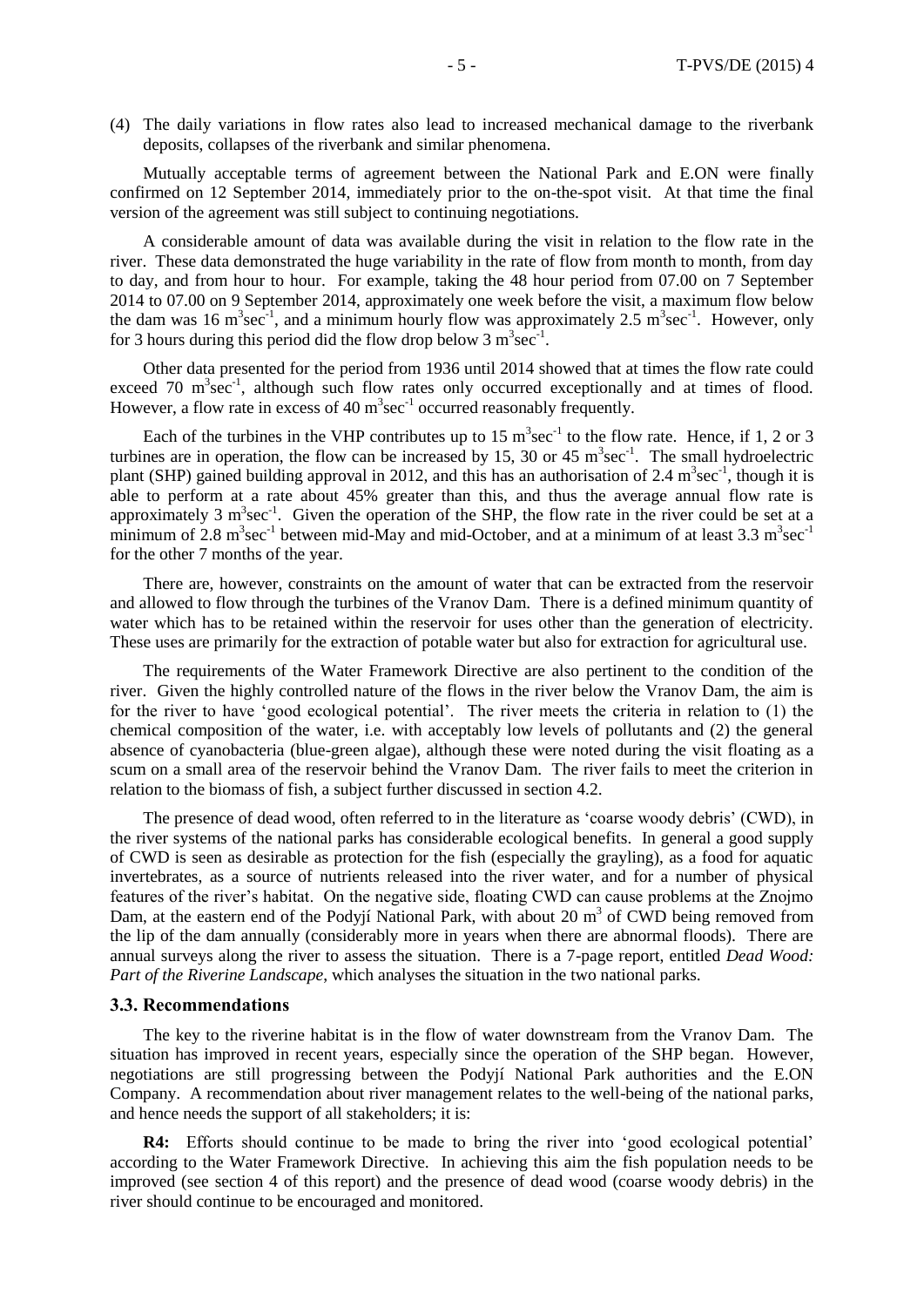Two further recommendations for the Czech authorities (governmental, national park, and private) are:

**R5:** The minimum flow in the river should be set at as great a level as possible. The present minimum levels of 2.8 m<sup>3</sup> sec<sup>-1</sup> (summer) and 3.3 m<sup>3</sup> sec<sup>-1</sup> (winter) should be maintained and should become legally enforceable. The flow rate should never be permitted to drop below these minimum rates, except at times of absolute necessity (i.e. during a prolonged drought) which should be on the basis of agreement between the Podyjí National Park, the E.ON Company and the relevant agencies of national, regional and local government.

**R6:** Strong surges of water should be avoided as far as is possible and consistent with the safe operation of the VHP. Instead of sharp peaks in the flow rate, every effort should be made by the operators of the Vranov Dam to flatten out the peaks by more gradual build up to larger flow rates. Except at times of flood, it is preferable not to have three turbines operating simultaneously at full capacity.

#### **4. FISHING IN THE RIVER**

#### **4.1. Background**

Fishing has been a difficult issue because of different regulations and different approaches on the two sides of the national boundary. It had been further complicated by the construction of the massive Vranov Dam, and also by the construction of the smaller, but still large, Znojmo Dam. The two major impacts on the community of fish in the river have been the change in temperature regime in the river (it became colder during the summer after the construction of the Vranov Dam) and the isolation of this stretch of the river from the water below the Znojmo Dam and that above the Vranov Dam. The river between the two dams has therefore been described as an aquarium!

#### **4.2. Findings and Analysis**

The summer decrease in water temperature has affected the community of fish. It has favoured the brown trout (*Salmo trutta*) and has meant that the barbell (*Barbus barbus*), common nase (*Chondrostoma nasus*) and other cyprinid fish species are no longer present. The grayling (*Thymallus thymallus*) occurs rarely, but is sometimes a species which is the target of fishing. If the river had good ecological status it might be expected that there would be about 26 species of fish present. However, currently there are only 5 species, including the two mentioned above and the bullhead (*Cottus gobio*), which is listed in the European Union's Habitats Directive. In 2007 the fish community had a biomass of only about 21  $\text{kg}$  ha<sup>-1</sup>, which is a very low biomass for a river of this nature, though a more recent study indicated  $63 \text{ kg}$  ha<sup>-1</sup>. Overall it can be considered as a heavily modified water body.

The assemblage of fish species downstream from the Znojmo Dam is more species rich. For example, both the Barbel (*Barbus barbus*) and the ide or orfe (*Leuciscus idus*) occur, but it is unlikely that they would be able to colonise the river up to the Vranov Dam, even if a fish ladder could be constructed at Znojmo, due to the colder water now flowing from Vranov.

There are multiple reasons contributing to the change in the ecology of the river. These can be summarised as follows. (1) The natural fish community was associated with a river which was warm in summer and cold (often frozen over) in winter, but now the river is comparatively colder in summer and warmer in winter (i.e. not frozen over). (2) There are many migration barriers, the two dams being the major influences but the 9 old weirs, associated historically with water-powered mills, also have an effect. (3) The huge variation in the flow rate of water, over relatively short periods of time, affects the behaviour of the fish. (4) The sediment dynamics have been altered, leading to reduced areas for the fish species to spawn. (5) The importance of the back waters in the tributaries has not been sufficiently recognised as important feeding and breeding grounds for the fish.

The river, between the two dams, has been divided into a number of zones for fishery purposes; in some of the zones fishing is permitted, whilst in other zones no fishing is allowed. In the Czech Republic, running from east to west, zone Dyje 12 runs from the Znojmo Dam for about 4 km westwards and fishing in this zone is prohibited. Zone Dyje 12a then runs to the border with Austria, and is a zone in which fishing is permitted. Zone Dyje 13, which is that section of the river which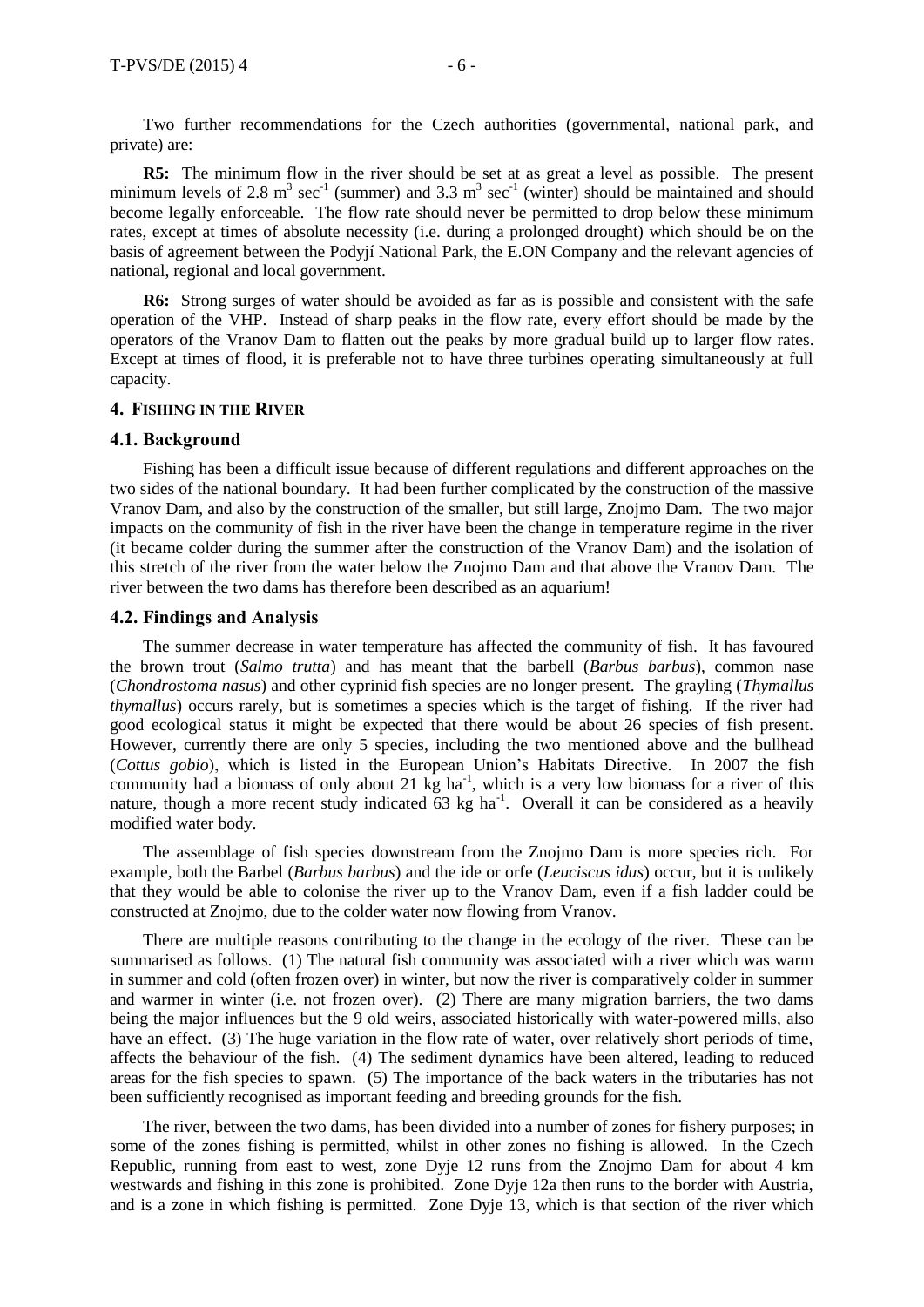borders Austria and the Czech Republic, is complicated, with four sections in which fishing is prohibited and three sections in which fishing is allowed. Finally zone Dyje 14 runs from the border with Austria to the Vranov Dam, and is divided into a short section in which fishing is prohibited and a longer section near to Vranov nad Dyjí in which fishing is allowed. Throughout the river between the two dams only fly fishing is permitted. Five issues were raised in terms of the management of the fish population and the fishery.

First, there is the subject of stocking. It appears that a large number of young brown trout are stocked from the Czech side of the river each year, whilst only a small number of brown trout are stocked from the Austrian side. There is also the problem of the origin of the trout which are stocked. In the Czech Republic, it is more difficult to purchase young trout of known provenance, whilst on the Austrian side there is a definite preference for using trout of Danube rather than Atlantic origin. Coordination of stocking, in terms of numbers, prevention of disease introduction, and provenance, is clearly something for further discussion and agreement. Grayling are sometimes also released into the river.

Second, the licensing arrangements on the two sides of the national border differ. In Austria, responsibility for licenses has been vested in the National Park Authority. In the Czech Republic the Ministry of Agriculture has delegated responsibility for licensing to the Moravian Fishing Association. The number of licenses in Austria has been declining because no new people are allowed to be licensed; currently there are 8 full season licenses and 3 part-season licences in operation. In the Czech Republic there is no such control by the National Park authorities over the number of licences issued.

Third, there is the issue of introducing non-native species for sporting purposes. Historically, both rainbow trout (*Oncorhynchus mykiss*) and brook trout (*Salvelinus fontinalis*) have been introduced. No recent introductions have taken place, although there is some evidence that a few rainbow trout remain in the river. Both fishermen and ecologists agree that neither species should be a component part of the river's fish community.

Fourth, the presence of cormorants since 1995, particularly during the winter, is an issue relating both to the fish stocks in the river and to the implementation of the European Union's Birds Directive. Since the building of the Vranov Dam the river no longer freezes over during the winter, making the fish populations vulnerable to predation by the cormorants. It is considered that the trout, which can hide away, are less exposed to cormorant predation than the grayling, which are generally more obvious.

Fifth, the occurrence of dead wood (coarse woody debris) has already been mentioned. In particular, large pieces of dead wood, close to the river's banks, are excellent places for fish to hide from predators (especially cormorants), as well as encouraging the invertebrates on which the fish feed.

Although there is a relative wealth of data about the river and its fish community, more research, and compilation and analysis of these data, needs to be undertaken. Thus a research project has been agreed, to be jointly carried out by experts from Austria and the Czech Republic between July 2015 and December 2016. The project has 6 aims, namely:

"1) Review all existing studies and discussion how to manage fishery in National-Parks in focus at the transboundary National-Park Podyjí Thayatal in relation to criteria of IUCN and to the general idea of National-Park.

2) How does the angling and stocking influence the populations of fishes in the river?

3) What is the situation of natural reproduction of fish populations in the river and what are the possibilities to improve it?

4) Which bird and mammal species of Podyjí-Thayatal National-Park are sensitive for disturbance? What is the influence of fishery on this sensitive species?

5) Where are the most important areas used by sensitive terrestrial species (in comparison with angling ranges and paths) and at which time is the most critical influence on this species?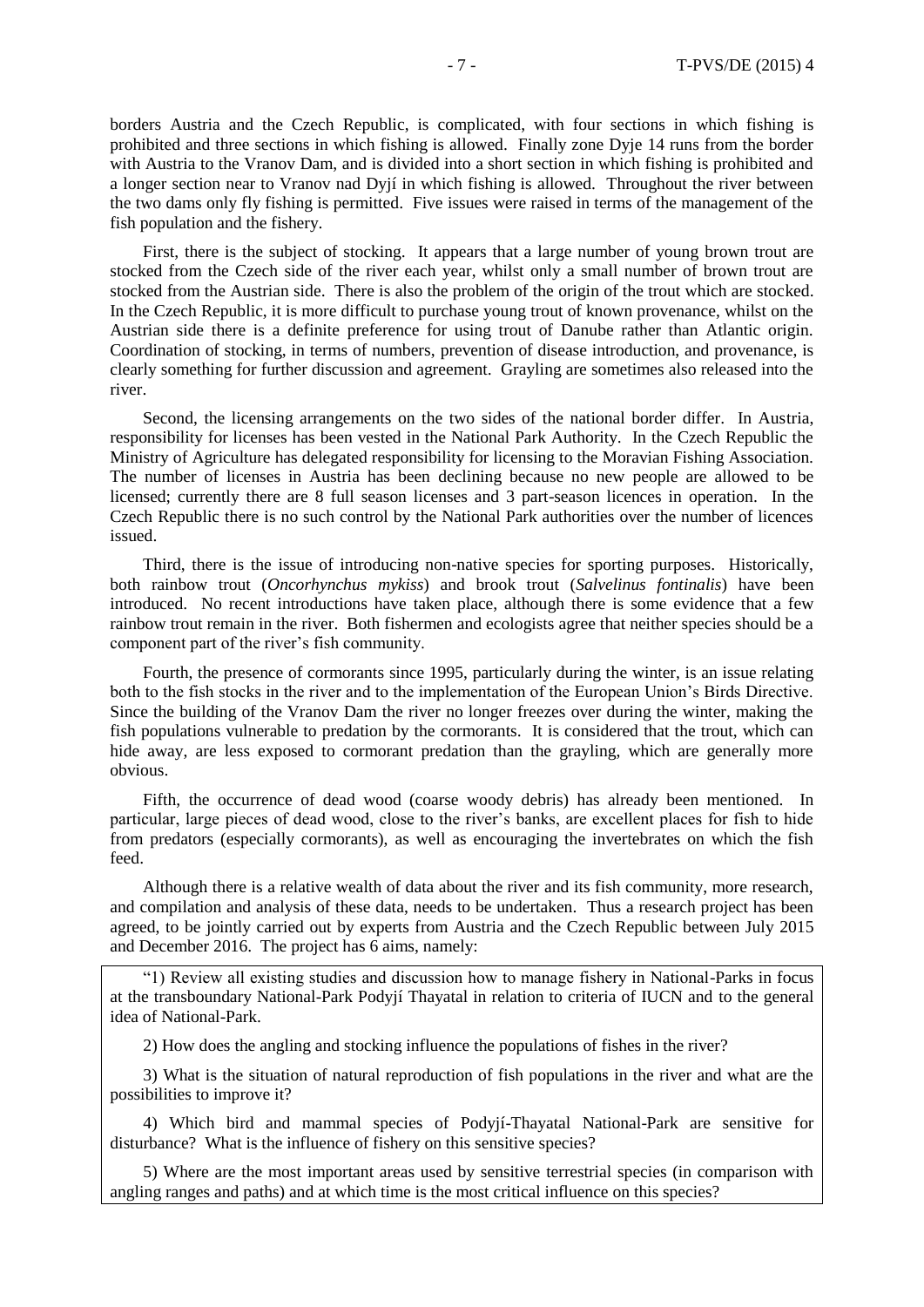6) Concerning the results of the questions define if and under what conditions angling is possible in national park."

#### **4.3. Recommendations**

Stemming from the management issues and the research described above, five recommendations are:

**R7:** In the short term, the two National Park administrations should cooperate with each other, and with the fishermens' associations, to agree annual brown trout re-stocking rates, screening of stock prior to release for diseases, and the provenance of the young trout to be released. Agreement should also be reached about whether or not to introduce young grayling. However, in the longer term, it would be beneficial for the naturalness of the river to phase out the re-stocking of any fish species. No further releases of either rainbow trout or brook trout should be permitted between the Vranov Dam and the Znojmo Dam.

**R8:** Given the close cooperation which exists between the administrations of the two National Parks, there would be considerable benefits if the Czech Ministry of Agriculture delegated the responsibility for licenses to the Podyjí National Park administration: this would bring the responsibility for licenses of the Czech side of the river into line with the Austrian side, where the responsibility rests with the Thayatal National Park administration.

**R9:** The sections of fishing zones Dyje 12, 13 and 14 should be reconsidered by the Czech authorities. There would be considerable benefits for the two National Parks if fishing could be progressively phased out in zone Dyje 13 (the zone along the border between Austria and the Czech Republic).

**R10:** The fish stocks in the river need to be periodically monitored by the national park authorities in cooperation with appropriate stakeholders. Management of the fish stocks can then be agreed on the basis of evidence gathered during monitoring. The results of all monitoring and research, irrespective of who funded it, should be made publically available so that the data are used for the benefit of all stakeholders.

**R11:** Action should be taken by the appropriate Austrian and Czech authorities either to remove all obstructions or to create bypasses so that the movement of fish throughout the river between the Vranov Dam and the Znojmo Dam is assured. Thought should also be given to the environmental benefits of building a fish ladder linking the Vranov-Znojmo section of the river with its reaches downstream below Znojmo.

# **5. CONCLUSIONS**

# **5.1. Two additional suggestions**

During the visit, the tremendously close cooperation between the two national parks was noted. Cooperation was occurring on all levels, from the most senior to the junior. There are agreements on cooperation and the exchange of data. There are regular meetings, joint projects, and an advisory board with official representation from both countries. Mention was made of the 'twinning agreement' which had been arranged between two other adjoining European Diploma for Protected Areas sites (Vanoise National Park in France and Gran Paradiso National Park in Italy). Given the existing very close ties, it was suggested that the Podyjí and Thayatal National Parks might wish to explore a similar twinning agreement with the Council of Europe.

During the visit rather little signage relating to the European Diploma was evident. There was evidence in Austria of the EDPA logo on publications and at the entrance to the national park. We were given an interesting little booklet entitled *European Diploma of the Council of Europe for Protected Areas of the Czech Republic* which describes the three Diploma areas in that country. However, we concluded that more prominence could be given to the Diploma in both of the national parks.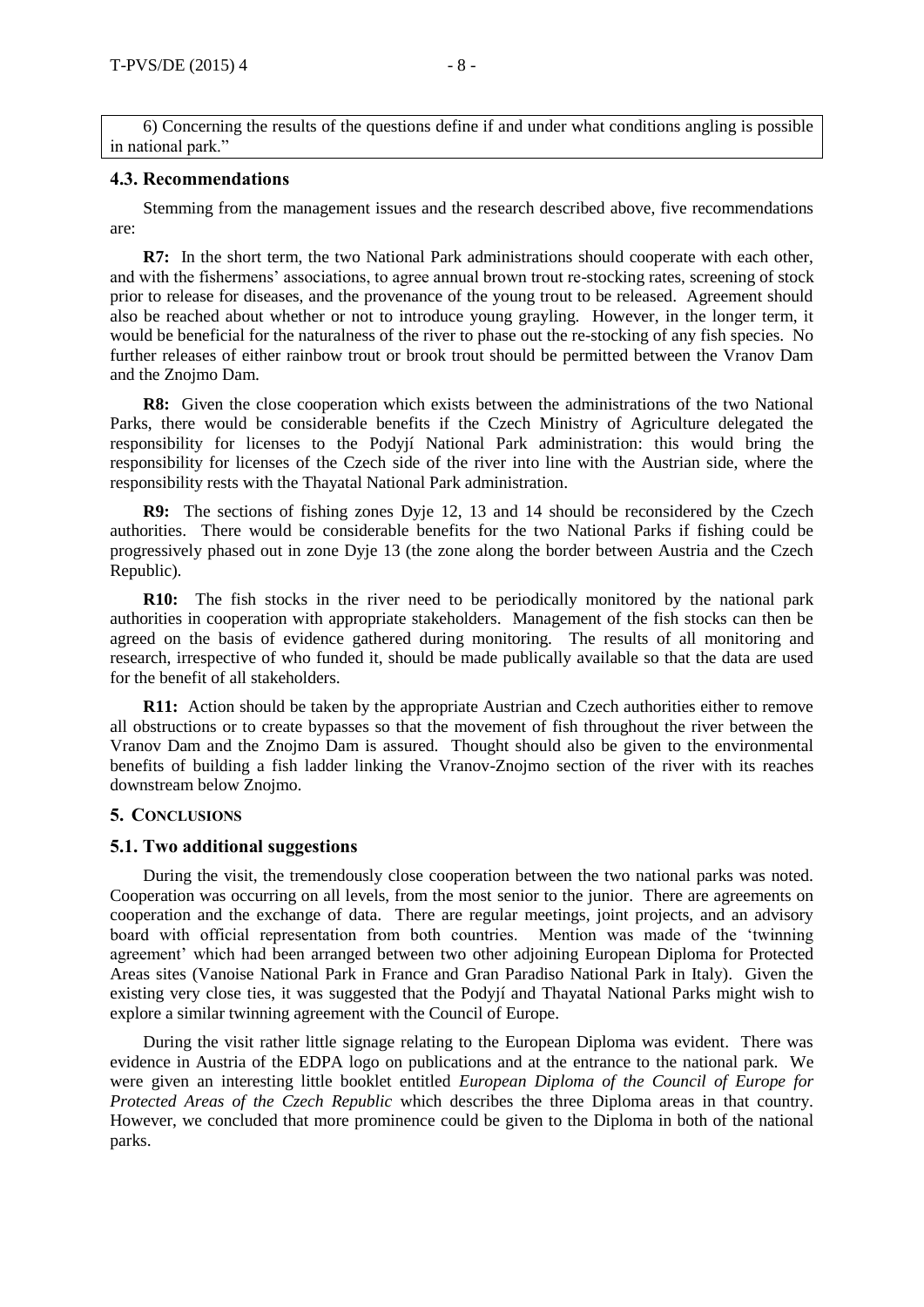#### **5.2 Final comments and conclusions**

In concluding this report, I should like to thank the staff of both the Thayatal and Podyjí National Parks for their assistance, hospitality, and for making arrangements for me to meet with such a wide spectrum of stakeholders. The huge input from national park staff, and from the other people whom I met, is greatly appreciated.

The most striking impression of the visit is the close cooperation between the two national park authorities. This has obviously assisted the integration of management between Thayatal and Podyjí National Parks, and is manifest, for example, in the maps which show access trails, etc., of both parks. This is a very commendable example of what can be achieved with two protected areas working together to form a trans-national entity for the greater protection of nature and benefit of both local people and visitors.

Whilst one of the initial reasons for the visit, the wind farm development, had been cancelled before the visit had taken place, aspects of the river management and of the fisheries have been discussed. Eleven recommendations (listed in Annex 3) have been made which, I hope, will assist the two national park authorities. Whilst they, as well as the Secretariat of the Bern Convention, have had an opportunity to comment on a draft of this report, the contents of this report reflect my own assessments, and any errors are solely my responsibility.

# **Reference**

Hughes, R. and Buchan, N. (1999). The landscape character assessment of Scotland. Pp  $1 - 12$ , in *Landscape Character: Perspectives on Management and Change*, ed. by M. B. Usher*.* The Stationery Office, Edinburgh.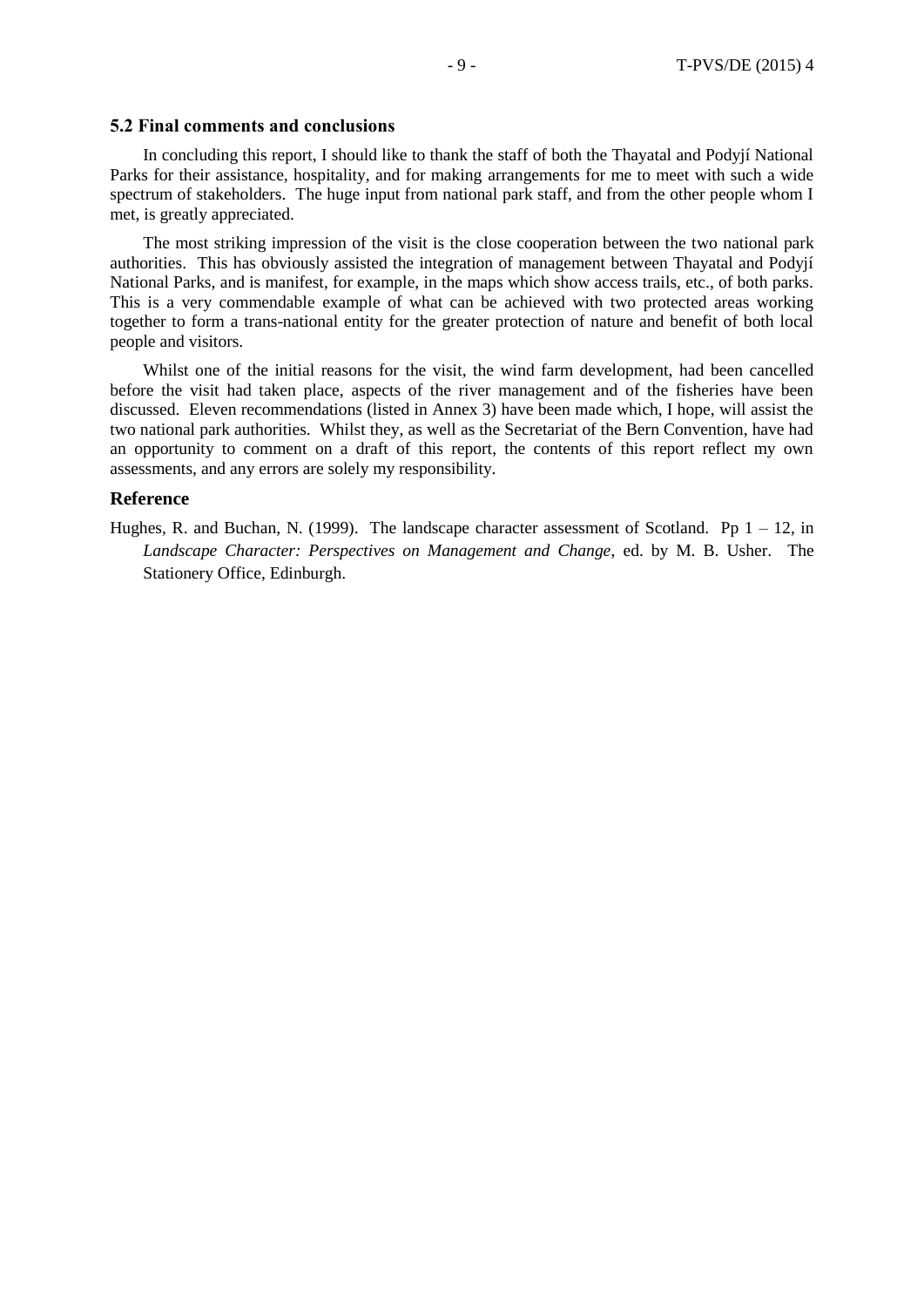# **Annex 1: Extract from the draft report of the Group of Specialists' meeting in Strasbourg on 24 March 2014, paper T-PVS/DE(2014)11E**

**The Podyjí National Park (Czech Republic)** informed that the management plan for the period 2010-2019 was already adopted (recommendation 2) and its implementation is in progress.

The Secretariat of the Bern Convention has been informed about the development plans of the Austrian Federal Forests aiming at the construction of a large wind turbines park in Northern Austria in the close vicinity of two National Parks Thayatal (Austria) and Podyjí (Czech Republic).

The Group appreciated that the management plan for 2010-2019 was already adopted and that its implementation is in progress. It also greeted the efforts of the working group to reduce the negative impacts on the nature, caused by fishery on the Czech side of the Dyje River.

The Group decided to keep under observation the progress on the negotiations with the owner of hydropower plant Vranov, started in order to ensure ecologically bearable flows under Vranov reservoir (recommendation 1). Additionally, it decided to follow the co-operation with the Thayatal National Park to harmonise the fishing regulations within the two parks (recommendation 4).

The Group further instructed the Secretariat to organise an exceptional visit of an expert to both the Podyji National Park and the bordering Thayatal National Park, in the frame of Article 8 of the Resolution CM/ResDip(2008)1, in order to help identifying the possible negative impact on threatened species and habitats, due to the possible construction of large wind turbines park(s) in Northern Austria, and in addition to evaluate the issue on the fishing regulations within the two parks and the management of the Vranov dam.

**The Thayatal National Park (Austria)** wrongly referred to the progress made on the implementation of the recommendations of the old Resolution CM/ResDip(2008)5. Hopefully, the two Resolutions attach identical recommendations to the renewal of the European Diploma, so the 2013 annual report is not meaningless.

The Secretariat of the Bern Convention has been informed about the development plans of the Austrian Federal Forests aiming at the construction of a large wind turbines park in Northern Austria in the close vicinity of two National Parks Thayatal (Austria) and Podyji (Czech Republic).

The Group appreciated the co-operation between the two parks in the framework of common goals and incited them to go forward and undertake to translate into action the proposed measures of the study on the ecology of the Thaya River and how it is affected by the Vranov Dam operations (recommendation 1).

The Group instructed the Secretariat to organise an exceptional visit of an expert to both Thayatal National Park and the bordering Podyji National Park, in the frame of Article 8 of the Resolution CM/ResDip(2008)1, in order to help identifying the possible negative impact on threatened species and habitats, due to the possible construction of large wind turbines park(s) in Northern Austria, and in addition to evaluate the issue on the fishing regulations within the two parks and the management of the Vranov dam.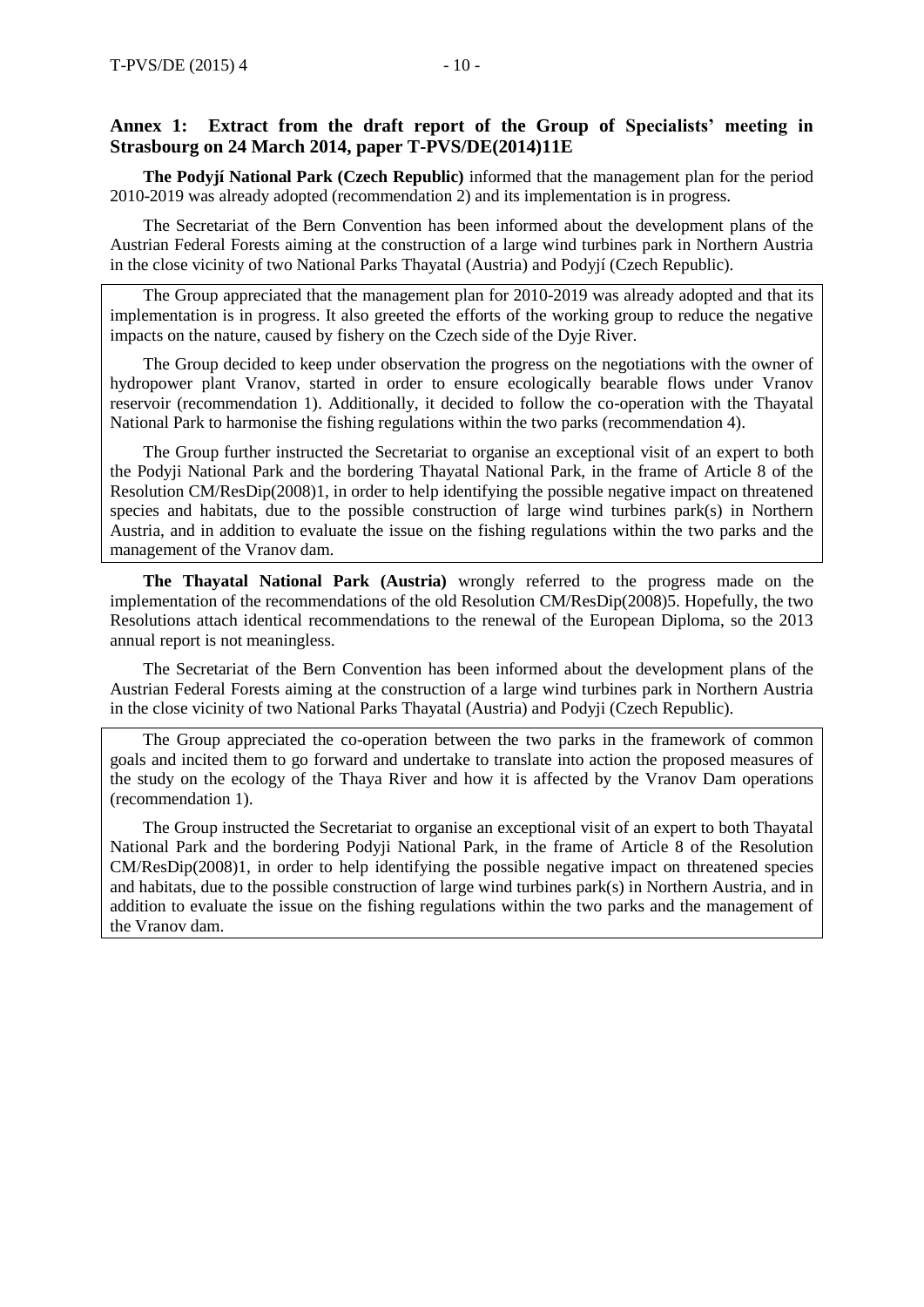# **Annex 2: Programme of the Visit**

# **Sunday, 14th September**

Evening – arrive at hotel in Hnanice (CzechRepublic)

# **Monday, 15th September: NP Podyjí**

| 8.30            | Transport from hotel to Forest Management HQ, Podmolí                        |
|-----------------|------------------------------------------------------------------------------|
| $9.15 - 9.45$   | Meeting with NP Podyjí management and presentation of NP Podyjí              |
| $10.00 - 11.00$ | Meeting with experts and stakeholders:                                       |
|                 | Mgr. David Grossmann, Podyjí National Park Administration                    |
|                 | Mgr. Miroslava Janíčková, Member of Podyjí National Park Council, Vranov     |
|                 | Chateau castellan                                                            |
|                 | Ing. Milan Pořízka, Forestry management, Podyjí National Park Administration |
|                 | Mgr. Lenka Reiterová, Podyjí National Park Administration                    |
|                 | Ing. Tomáš Rothröckl, Podyjí National Park Administration                    |
|                 | <b>Jiří Ryšavý</b> , Hotelier, Active member of Vranov nad Dyjí Community    |
|                 | Ing. Dušan Utinek, PhD., Representative of Ministry of Environment           |
|                 | Doc. Dr. Ing. Tomáš Vrška, Chair of Podyjí National Park Council, Forestry   |
|                 | expert                                                                       |
|                 | Mgr. Bc. Jana Čtveráčková, Interpreter                                       |

**Comment:** The first part of the morning session focused on the habitats and environment of the National Park, as well as on its species richness. Unfortunately many of the potential stakeholders were unable to attend the meeting. However, what was stressed was the landscape value of the National Park and the surrounding area, both in Austria and the Czech Republic. Tourism is important, especially for Vranov, and this includes recreational fishing.

| $11.00 - 12.00$ | Short hike into the national park                                          |
|-----------------|----------------------------------------------------------------------------|
| $12.00 - 13.30$ | Lunch and transport to Vranov nad Dyjí                                     |
| $13.30 - 15.00$ | Meeting with experts – river Dyje water management, Vranov Castle:         |
|                 | Ing.Michal Boušek, Water and Forest Management Department, South Moravian  |
|                 | <b>Region Authority</b>                                                    |
|                 | Mgr. Jan Dušek, Beleco, expert water management, fish management           |
|                 | Ing. Roman Gric, Povodí Moravy (the Water Management Company)              |
|                 | Mgr. David Grossmann, Podyjí National Park Administration                  |
|                 | MSc. Kateřina Hroudová, Ministry of Environment, Water Protection          |
|                 | Department                                                                 |
|                 | Ing. Martina Kosová, Podyjí National Park Administration                   |
|                 | Petr Kristek, EON Company                                                  |
|                 | Ing. Jiří Musil Ph.D., T. G. Masaryk Water Research Institute, expert      |
|                 | Ing. Pavel Neruda, Czech Hydrometeorological Institute, expert             |
|                 | Ing. Josef Nistler, Government Commissioner for Border Waters, Ministry of |
|                 | Environment                                                                |
|                 | Mgr. Lenka Reiterová, Podyjí National Park Administration                  |
|                 | Ing. Tomáš Rothröckl, Podyjí National Park Administration                  |
|                 | Ing. Mgr. Pavel Tollner, Povodí Moravy (the Water Management Company)      |
|                 | Ing. Dušan Utinek, PhD., Representative of Ministry of Environment         |
|                 | Milan Vácha, EON Company                                                   |
|                 | Ing. Marek Viskot, Povodí Moravy (the Water Management Company)            |
|                 | Doc. Dr. Ing. Tomáš Vrška, Chair of Podyjí National Park Council           |
|                 | Ing. Josef Žák, Ministry of Environment, Regional representative           |
|                 | Mgr. Bc. Jana Čtveráčková, Interpreter                                     |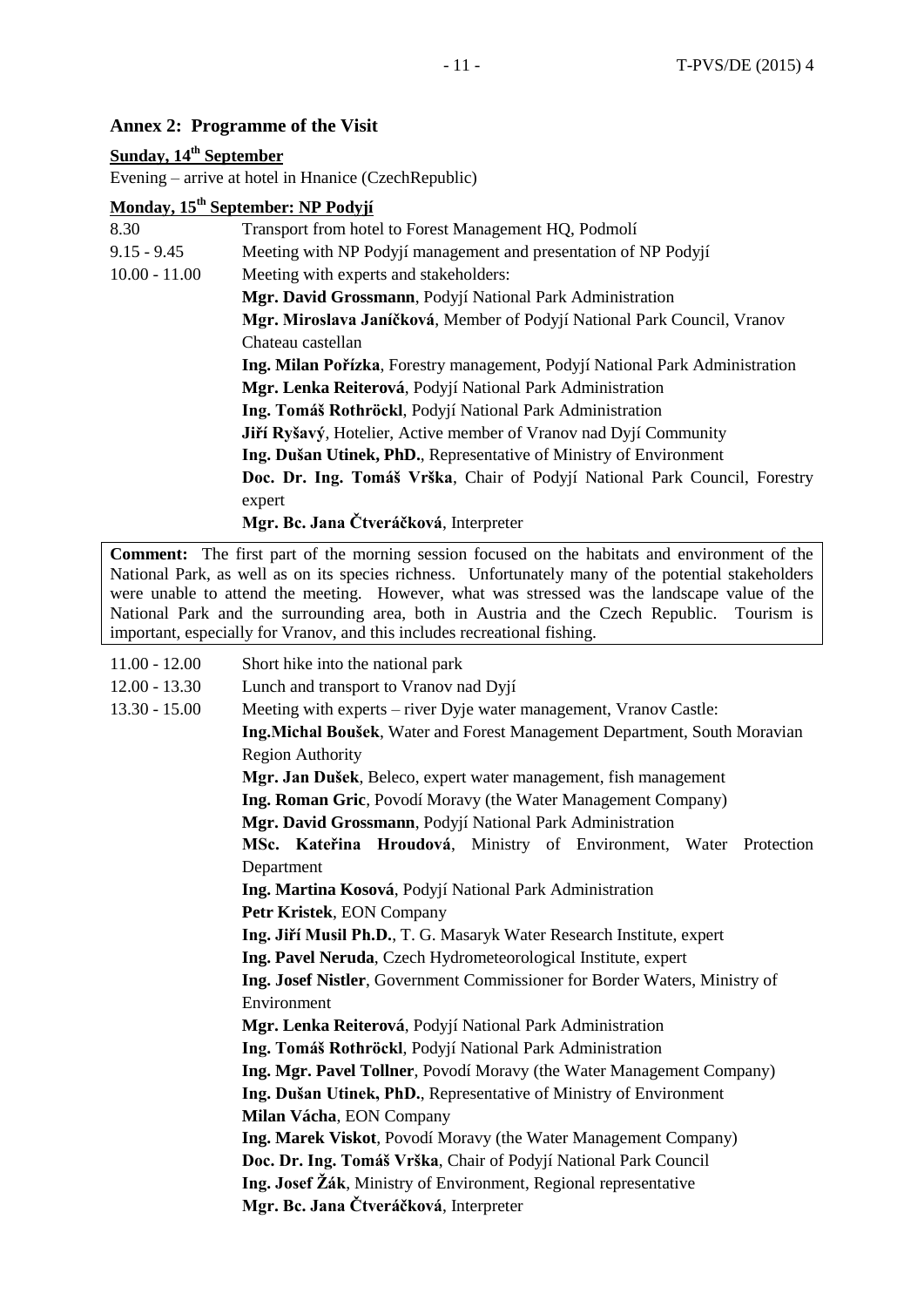| $15.15 - 17.30$<br>Vranov Dam and water power plant excursion |
|---------------------------------------------------------------|
|---------------------------------------------------------------|

|                 | Tuesday, 16 <sup>th</sup> September: NPs Podyjí and Thayatal                 |
|-----------------|------------------------------------------------------------------------------|
| 08.30           | Transport from hotel, with short visit to River Dyje valley and disused weir |
| $10.00 - 11.30$ | Meeting with experts – fishery management, Čížov Visitor's centre:           |
|                 | Prof RNDr. Vladimír Bejček CSc, Czech University of Life Sciences Prague,    |
|                 | expert                                                                       |
|                 | Mgr. Jan Dušek, Beleco, expert - water management, fish management           |
|                 | Ing. Vladimír Gall, Ministry of Agriculture, Forest, Hunting and Fishery     |
|                 | Department                                                                   |
|                 | Mgr. David Grossmann, Podyjí National Park Administration                    |
|                 | Ing. Václav Habán, Moravian Fishing Association                              |
|                 | Ing. Jiří Musil Ph.D., T. G. Masaryk Water Research Institute, expert        |
|                 | Ing. Pavel Neruda, Czech Hydrometeorological Institute, expert               |
|                 | Mgr. Lenka Reiterová, Podyjí National Park Administration                    |
|                 | Ing. Tomáš Rothröckl, Podyjí National Park Administration                    |
|                 | Ing. Dušan Utinek, PhD., Representative of Ministry of Environment           |
|                 | Mgr. Martin Valášek, Podyjí National Park Administration                     |
|                 | Doc. Dr. Ing. Tomáš Vrška, Chair of Podyjí National Park Council             |
|                 | Ing. Josef Žák, Ministry of Environment Regional representative              |
|                 | Ing. Martin Žižka Ph.D., Ministry of Agriculture                             |
|                 | Mgr. Bc. Jana Čtveráčková, Interpreter                                       |

**Comment:** The main fish species is the brown trout (*Salmo trutta*), although there is also interest in the grayling. The fishing zones were described, as were the various laws relating to fishing within the Czech Republic. Various other topics were raised, including natural reproduction of the trout, annual restocking, the impact of predators, rainbow trout, and the need for research.

| $11.30 - 12.30$ | Visit to the Thaya Valley and short transboundary hike                       |     |
|-----------------|------------------------------------------------------------------------------|-----|
| $12.30 - 14.00$ | Transport to National Park Headquarters, Hardegg, and lunch                  |     |
| $14.00 - 15.30$ | Presentation on the Thayatal Management Plan, fishery and water issues       | and |
|                 | 'silent zones'                                                               |     |
|                 | <b>DI Ludwig Schleritzko</b> , Director of the Thayatal National Park        |     |
|                 | <b>Christian Übl</b> , Biologist and Visitor Manager, Thayatal National Park |     |
| $15.30 - 16.00$ | Meeting with Mag. Heribert Donnerbauer, Mayor of Hardegg                     |     |

**Comment:** During the earlier part of the afternoon the discussion focused on Thayatal National Park's relationships with the three main topics to be explored – wind farm development, the ecology of the River Thaya, and fishing. The mayor joined the discussions, emphasizing the local community's opposition to the wind farm and support for the National Park.

- 16.00 17.00 Excursion to Thayatal National Park ("silent" zones, artificial spawning grounds for trout, situation of fishery, measures to improve the ecological situation of the fish-fauna in the river)
- 17.00 18.00 Excursion to the area of Windpark Nord (Zone 18) and Windpark Zone 19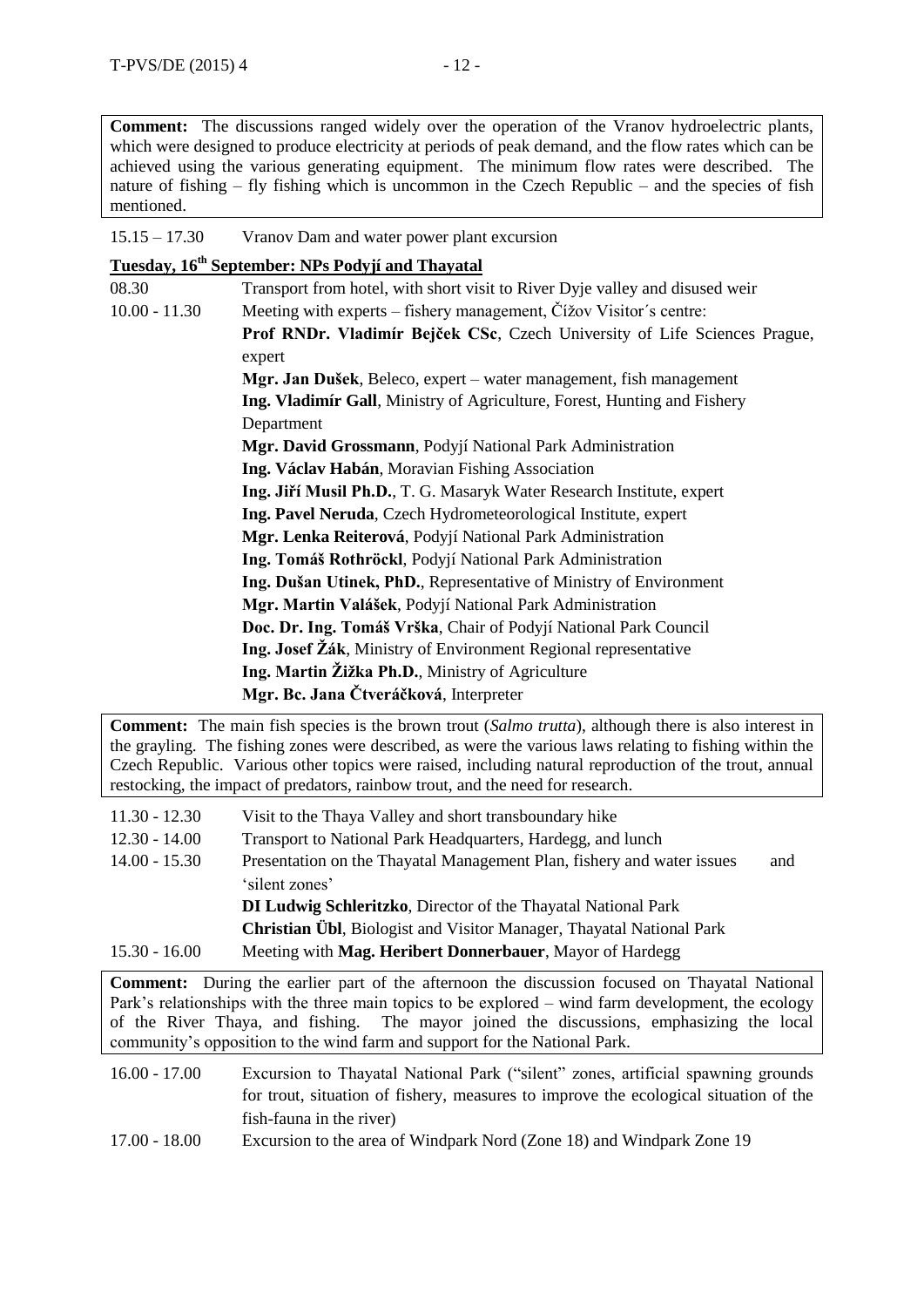# **Wednesday, 17th September: NP Thayatal**

| 8.30        | Transport from hotel to National Park Thayatal, Hardegg                      |
|-------------|------------------------------------------------------------------------------|
| 09.00-11.30 | Meeting with fisheries and river experts and stakeholders:                   |
|             | <b>Reinhard Bentz, Advisory Board, Fishery</b>                               |
|             | <b>Dr. Gerhard Käfel, Government of Lower Austria, Water Economy Member</b>  |
|             | of Czech and Austrian Water-Borderline Commission Working Group              |
|             | <b>DI Gottfried Pausch, Fishing District Association, Korneuburg</b>         |
|             | <b>DI Harald Pölzl</b> , Fishery Committee of Advisory Board                 |
|             | <b>DI Ludwig Schleritzko</b> , Director of the Thayatal National Park        |
|             | <b>Oskar Schotz</b> , Fisherman, Hardegg                                     |
|             | <b>Christian Übl</b> , Biologist and Visitor Manager, Thayatal National Park |
|             | Selina Siller, Interpreter                                                   |

**Comment:** This meeting explored the problems faced by fish in the river, as well as the requirements of the European Union's Water Framework Directive. The importance of the tributaries as spawning grounds, of fish ladders to bypass obstructions, of the flow rates and lack of winter freezing, and of predators were all explored.

11.30-13.00 Meeting with ornithological experts **DI Manuel Denner**, BirdLife Österreich – ARGE Weinviertel **Mag. Martin Pollheimer**, Coop Natura, Ornithology **DI Ludwig Schleritzko**, Director of the Thayatal National Park **Christian Übl**, Biologist and Visitor Manager, Thayatal National Park

**Comment:** The work of ornithological groups in relation to wind farm development was described – three categories are 'red areas' where they consider that wind farms should not be built, 'yellow areas' where there may be problems, and 'white areas' where there are no concerns. The discussion explored the categories of the various blocks in the previously planned development and the species of birds involved. There was also a discussion about bats and wind farms.

| Lunch                                                                 |
|-----------------------------------------------------------------------|
| Meeting with the Directors of both National Parks                     |
| Ing. Tomáš Rothröckl, Director of Podyjí National Park                |
| <b>DI Ludwig Schleritzko</b> , Director of the Thayatal National Park |
|                                                                       |

**Comment:** This provided an opportunity to explore the topics discussed during the previous days, and to explore possible topics for the report to the Council of Europe's Group of Specialists on the European Diploma for Protected Areas.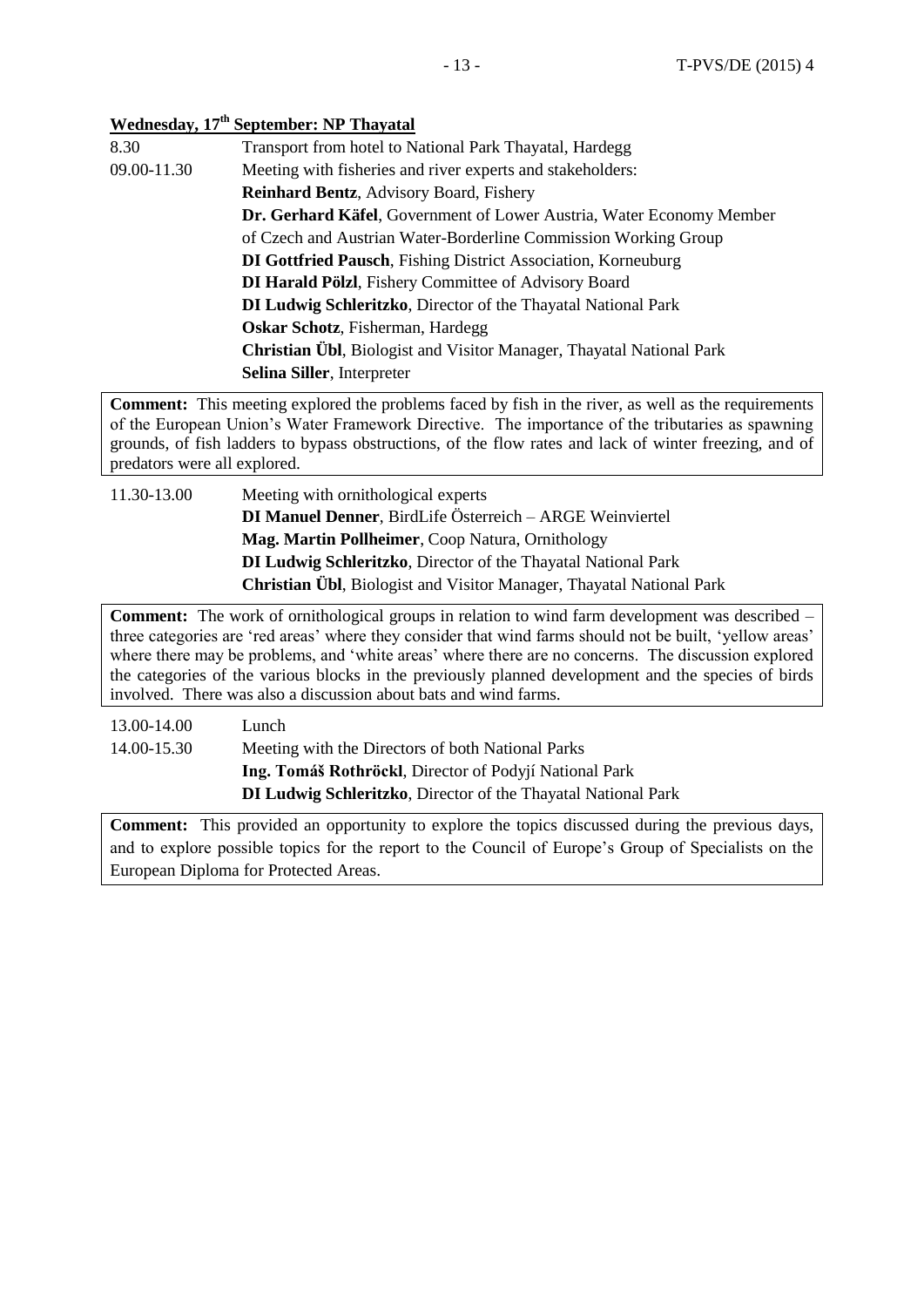# **Annex 3: List of the recommendations**

This annex lists the 11 recommendations included within the report.

#### **Recommendations about wind farm development**

**R1**: In any wind farm development, planned in the vicinity (i.e. within 12 to 15km) of either the Thayatal National Park or the Podyjí National Park, ornithological data, collected over a period of at least one year, must be obtained. Other data, for example on bat activity and bird/mammal migration routes, should also be collected by appropriate stakeholders, co-ordinated by the national park authorities. All data should be made publically available for scrutiny in an Environmental Impact Assessment of the proposed development.

**R2:** Given the importance of landscape in the border country between Austria and the Czech Republic, when funds become available (from regional or local authorities) it would be beneficial to carry out a 'landscape character assessment', not just of the two national parks and their buffer zones but also of the land which surrounds the national parks.

**R3**: All authorities should use the guidance in the Bern Convention's paper *Wind Farms and Birds: an updated analysis of the effects of wind farms on birds, and best practice guidance on integrated planning and impact assessment* (paper T-PVS/Inf (2013) 15). It would be appropriate for the Secretariat of the Bern Convention to prepare and publish similar guidance on W*ind Farms and Bats*.

#### **Recommendations about the River Thaya/Dyje**

**R4:** Efforts should continue to be made to bring the river into 'good ecological potential' according to the Water Framework Directive. In achieving this aim the fish population needs to be improved (see section 4 of this report) and the presence of dead wood (coarse woody debris) in the river should continue to be encouraged and monitored.

**R5:** The minimum flow in the river should be set at as great a level as possible. The present minimum levels of 2.8 m<sup>3</sup> sec<sup>-1</sup> (summer) and 3.3 m<sup>3</sup> sec<sup>-1</sup> (winter) should be maintained and should become legally enforceable. The flow rate should never be permitted to drop below these minimum rates, except at times of absolute necessity (i.e. during a prolonged drought) which should be on the basis of agreement between the Podyjí National Park, the E.ON Company and the relevant agencies of national, regional and local government.

**R6:** Strong surges of water should be avoided as far as is possible and consistent with the safe operation of the VHP. Instead of sharp peaks in the flow rate, every effort should be made by the operators of the Vranov Dam to flatten out the peaks by more gradual build up to larger flow rates. Except at times of flood, it is preferable not to have three turbines operating simultaneously at full capacity.

### **Recommendations about the fish and fishery**

**R7:** In the short term, the two National Park administrations should cooperate with each other, and with the fishermens' associations, to agree annual brown trout re-stocking rates, screening of stock prior to release for diseases, and the provenance of the young trout to be released. Agreement should also be reached about whether or not to introduce young grayling. However, in the longer term, it would be beneficial for the naturalness of the river to phase out the re-stocking of any fish species. No further releases of either rainbow trout or brook trout should be permitted between the Vranov Dam and the Znojmo Dam.

**R8:** Given the close cooperation which exists between the administrations of the two National Parks, there would be considerable benefits if the Czech Ministry of Agriculture delegated the responsibility for licenses to the Podyjí National Park administration: this would bring the responsibility for licenses of the Czech side of the river into line with the Austrian side, where the responsibility rests with the Thayatal National Park administration.